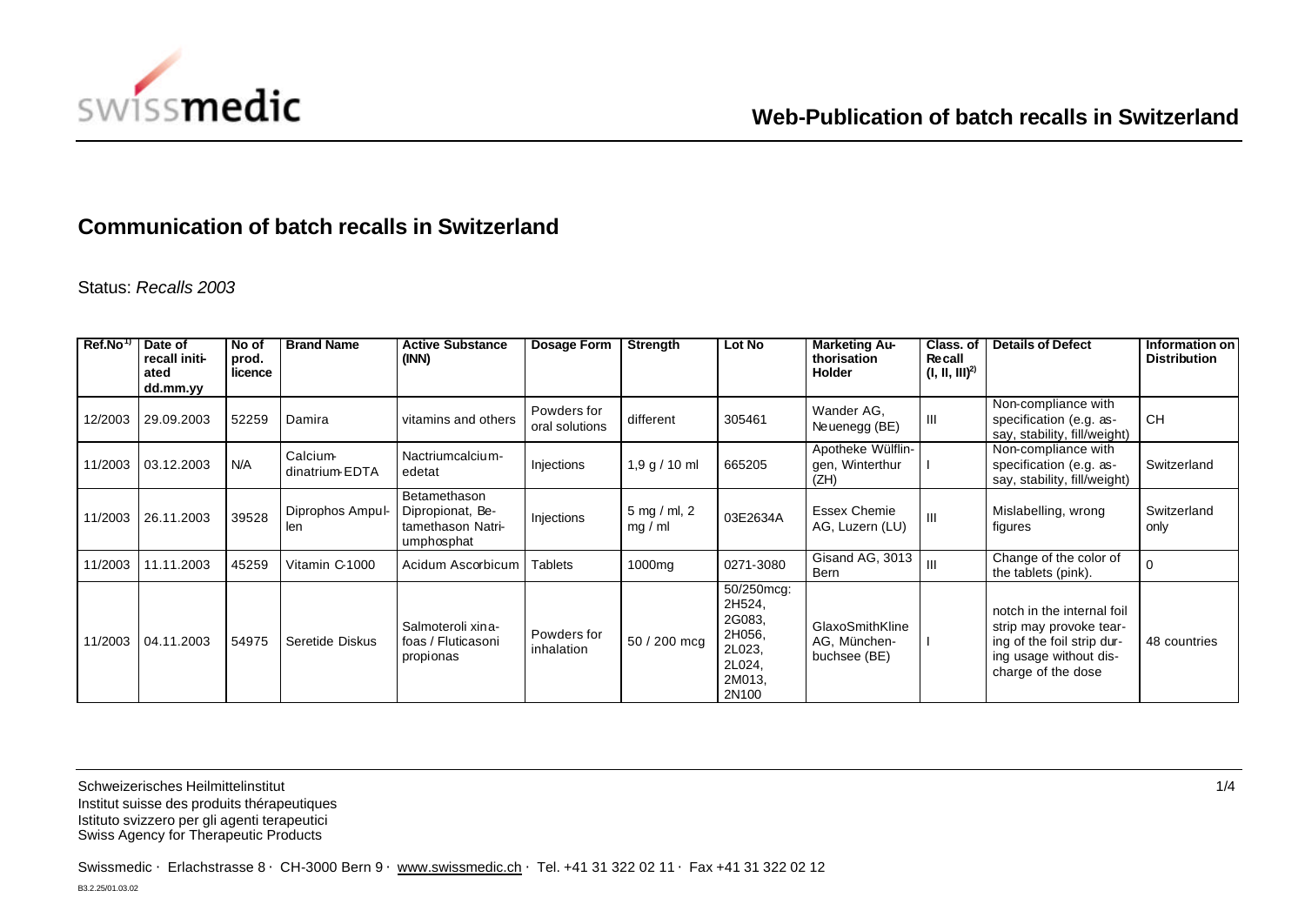

## **Web-Publication of batch recalls in Switzerland**

| 11/2003 | 04.11.2003 | 53898 | Ventolin Diskus                | Salbutamolum                         | Powders for<br>inhalation | 200 mcg                                            | 200mcg:<br>2L049,<br>2M098,<br>2N123                                                                                                                    | GlaxoSmithKline<br>AG. München-<br>buchsee (BE) |   | notch in the internal foil<br>strip may provoke tear-<br>ing of the foil strip dur-<br>ing usage without dis-<br>charge of the dose | 48 countries                                         |
|---------|------------|-------|--------------------------------|--------------------------------------|---------------------------|----------------------------------------------------|---------------------------------------------------------------------------------------------------------------------------------------------------------|-------------------------------------------------|---|-------------------------------------------------------------------------------------------------------------------------------------|------------------------------------------------------|
| 11/2003 | 04.11.2003 | 53390 | Axotide Diskus                 | Fluticasoni propio-<br>nas           | Powders for<br>inhalation | 100 / 250 /<br>500 mcg                             | 100mcg:<br>3A174,<br>2L180,<br>3A139<br>250mcg:<br>2N145,<br>2K203,<br>2M024<br>500mcg:<br>3A219,<br>2G180,<br>2H193,<br>2K180,<br>2L173.<br>2M059, 619 | GlaxoSmithKline<br>AG, München-<br>buchsee (BE) |   | notch in the internal foil<br>strip may provoke tear-<br>ing of the foil strip dur-<br>ing usage without dis-<br>charge of the dose | 48 countries                                         |
| 11/2003 | 04.11.2003 | 53021 | <b>Serevent Diskus</b>         | Salmoteroli xina-<br>foas            | Powders for<br>inhalation | 50 mcg                                             | 50mcg:<br>2N114,<br>2G230,<br>2K044,<br>2L020,<br>2M020,<br>2L019, 550                                                                                  | GlaxoSmithKline<br>AG, München-<br>buchsee (BE) |   | notch in the internal foil<br>strip may provoke tear-<br>ing of the foil strip dur-<br>ing usage without dis-<br>charge of the dose | 48 countries                                         |
| 11/2003 | 06.10.2003 | 42408 | Linola Fett, Emul-<br>sion     | 9,11-Linolicacid<br>9,12-Linolicacid | Emulsion                  | 5,3 mg / g<br>2,1 mg / g                           | 205131<br>205091                                                                                                                                        | Medika AG,<br>Aesch (BL)                        | Ш | Stability data failing to<br>support expiration date                                                                                | $\Omega$                                             |
| 10/2003 | 30.09.2003 | 38837 | Trasylol, Infusi-<br>onslösung | Aprotinin                            | Infusions                 | 277.8 U. E.P./<br>50ml<br>1111.1 U.<br>E.P./ 200ml | CBHKH1<br>CBZHT1                                                                                                                                        | Bayer (Schweiz)<br>AG, Zürich (ZH)              |   | Non-compliance with<br>specification observed<br>during routine follow-up<br>stability studies                                      | Switzerland,<br>Germany,<br>Hungary,<br>Finland, USA |
| 09/2003 | 02.10.2003 | 52191 | Vesdil mite                    | Ramiprilum                           | Capsules                  | $1.25$ mg                                          | DM269A3                                                                                                                                                 | AstraZeneca AG,<br>Zug (ZG)                     |   | Correct product but<br>wrong strength, with<br>serious medical conse-<br>quences                                                    | <b>Switzerland</b><br>only                           |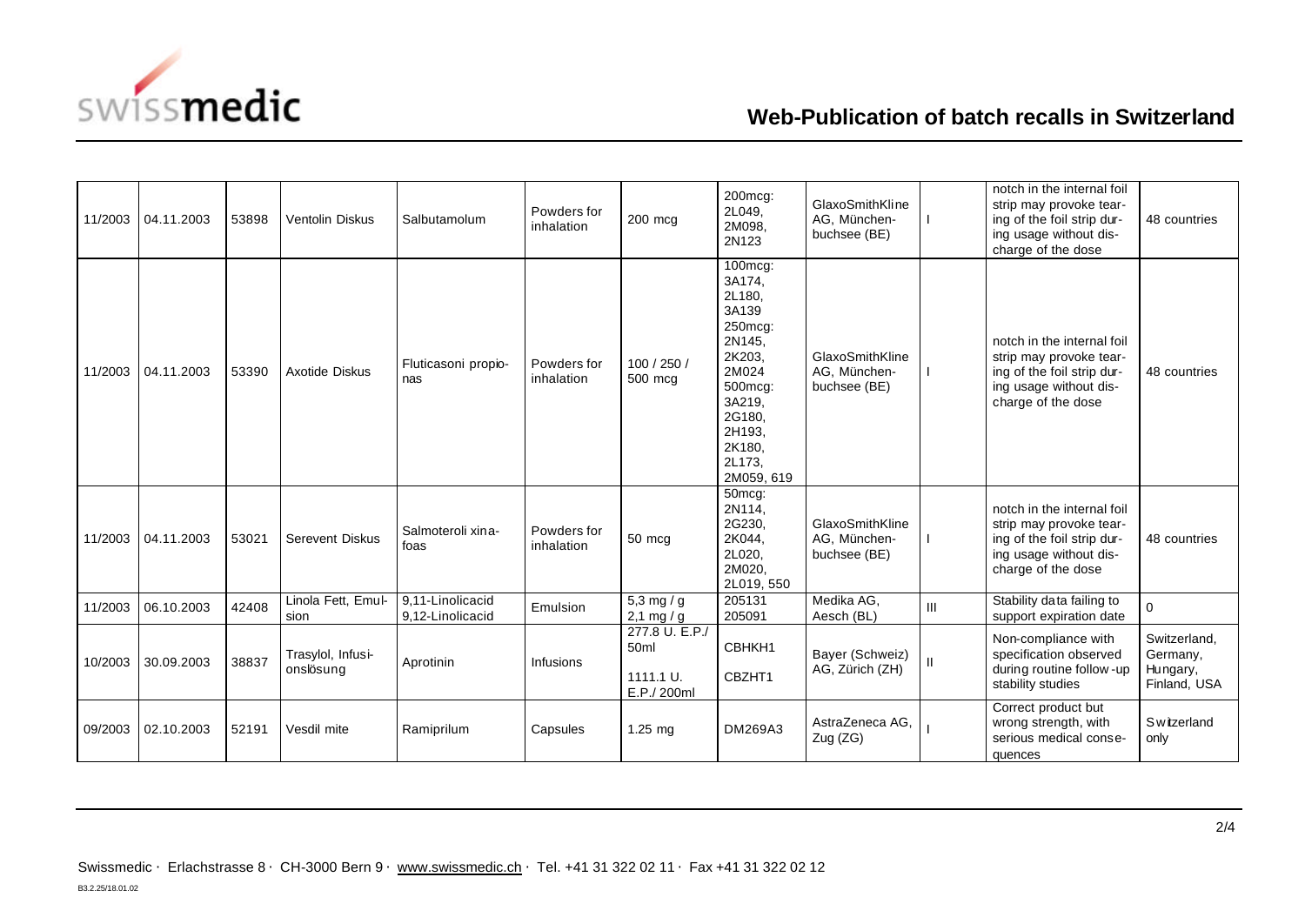

## **Web-Publication of batch recalls in Switzerland**

| 09/2003 | 22.08.2003 | 49552 | Bimboderm.<br>Crème                             | Calciumpantothen-<br>ate                                                      | Creams                                                   | 50 mg / g                                                  | 75311                 | Apotheke Dr.<br>Portmann AG,<br>Interlaken (BE)                   | $\mathbf{H}$ | composition not author-<br>ised (antimicrobial<br>agents)                             | Switzerland                           |
|---------|------------|-------|-------------------------------------------------|-------------------------------------------------------------------------------|----------------------------------------------------------|------------------------------------------------------------|-----------------------|-------------------------------------------------------------------|--------------|---------------------------------------------------------------------------------------|---------------------------------------|
| 08/2003 | 21.08.2003 | 25848 | Formo-Cibazol<br>ad. us. vet., Paste            | Formo-<br>sulfathiazolum                                                      | Pastes                                                   | 500 mg / 1 g                                               | 303010                | Novartis Tierge-<br>sundheit AG,<br>Basel (BS)                    | Ш.           | Non-compliance with<br>specification (e.g. as-<br>say, stability, fill/weight)        | Switzerland.<br>Austria, Swe-<br>den  |
| 08/2003 | 31.07.2003 | 49078 | Eprex                                           | Epoetin                                                                       | Injections                                               | 1000, 2000,<br>3000, 4000<br>und 10000 U                   | according<br>List     | Janssen-Cilag,<br>Baar (ZG)                                       | Ш            | Contamination, e.g.<br>microbial spoilage, dirt<br>or detritus, particulate<br>matter | Switzerland<br>and other<br>countries |
| 08/2003 | 31.07.2003 | 42778 | Parapic, flüssig                                | Levomenthole.<br>Mepyaminmaleate,<br>Cineole, Polidoca-<br>nole, Isopropanole | Liquid prepa-<br>rations for<br>cutaneous<br>application | 20 mg / g<br>10 mg / g<br>12,5 mg / g<br>20 mg / g<br>q.s. | 155040                | Biomed AG.<br>Dübendorf (ZH)                                      | Ш            | Faulty packaging, e.g.<br>wrong or missing batch<br>number or expiry date             | Switzerland                           |
| 07/2003 | 28.07.2003 | 36229 | Dexalocal, Salbe                                | Dexamethasonum                                                                | <b>Ointments</b>                                         | 1 mg / g                                                   | 950012                | Medinova AG,<br>Zürich (ZH)                                       | Ш            | Stability data failing to<br>support expiration date                                  | Switzerland<br>and other<br>countries |
| 07/2003 | 23.07.2003 | 44176 | Aknex, Gel                                      | Benzoylperoxide                                                               | Gels                                                     | 0.05                                                       | 301                   | Gebro Pharma<br>AG, Liestal (BL)                                  | Ш            | Occurrence of white<br>particles in the product                                       | Switzerland                           |
| 07/2003 | 16.07.2003 | 42989 | OSA-Zahngel                                     | Calciumpantothen-<br>ate                                                      | Gels                                                     | 15 mg / g                                                  | All lots on<br>market | Iromedica AG.<br>St.Gallen (SG)                                   | III          | Stability data failing to<br>support expiration date                                  | Switzerland<br>only                   |
| 07/2003 | 07.07.2003 | 49606 | Solmucol collyre                                | N-Acetylcystein                                                               | Eve-drops                                                | 50 mg / ml                                                 | 011001.<br>020301     | <b>IBSA</b> Institut<br>Biochimique SA,<br>Pambio-Noranco<br>(TI) | Ш            | Non-compliance with<br>specification (e.g. as-<br>say, stability, fill/weight)        | Switzerland<br>only                   |
| 07/2003 | 07.07.2003 | 49599 | Astroglide, Flüs-<br>siges Gleitmittel          | Polyquaternium-5                                                              | Semi-solid<br>vaginal prepa-<br>rations                  | $7.5$ mg / g                                               | All lots on<br>market | Lagap SA, Vezia<br>(TI)                                           | III          | Marketed without a new<br>or generic approval                                         | Switzerland                           |
| 07/2003 | 25.06.2003 | 20777 | Bacitracin<br>Grossmann,<br>Lyophilisat         | <b>Bacitracin</b>                                                             | Powders for<br>cutaneous<br>application                  | 10000 IE /<br>Amp.                                         | 101175                | Dr. Grossmann<br>Pharmaca AG,<br>Birsfelden (BL)                  | Ш.           | Non-compliance with<br>specification (e.g. as-<br>say, stability, fill/weight)        |                                       |
| 05/2003 | 23.05.2003 | 55662 | Dolomed, Kap-<br>seln 40 Stück und<br>120 Stück | Petasitidis Extrac-<br>tum Spissum                                            | Capsules                                                 | $25 \text{ mg}$                                            | 041010A.<br>041010B   | Bioforce AG.<br>Roggwil (TG)                                      | Ш            | Non-compliance with<br>specification (e.g. as-<br>say, stability, fill/weight)        | Switzerland                           |